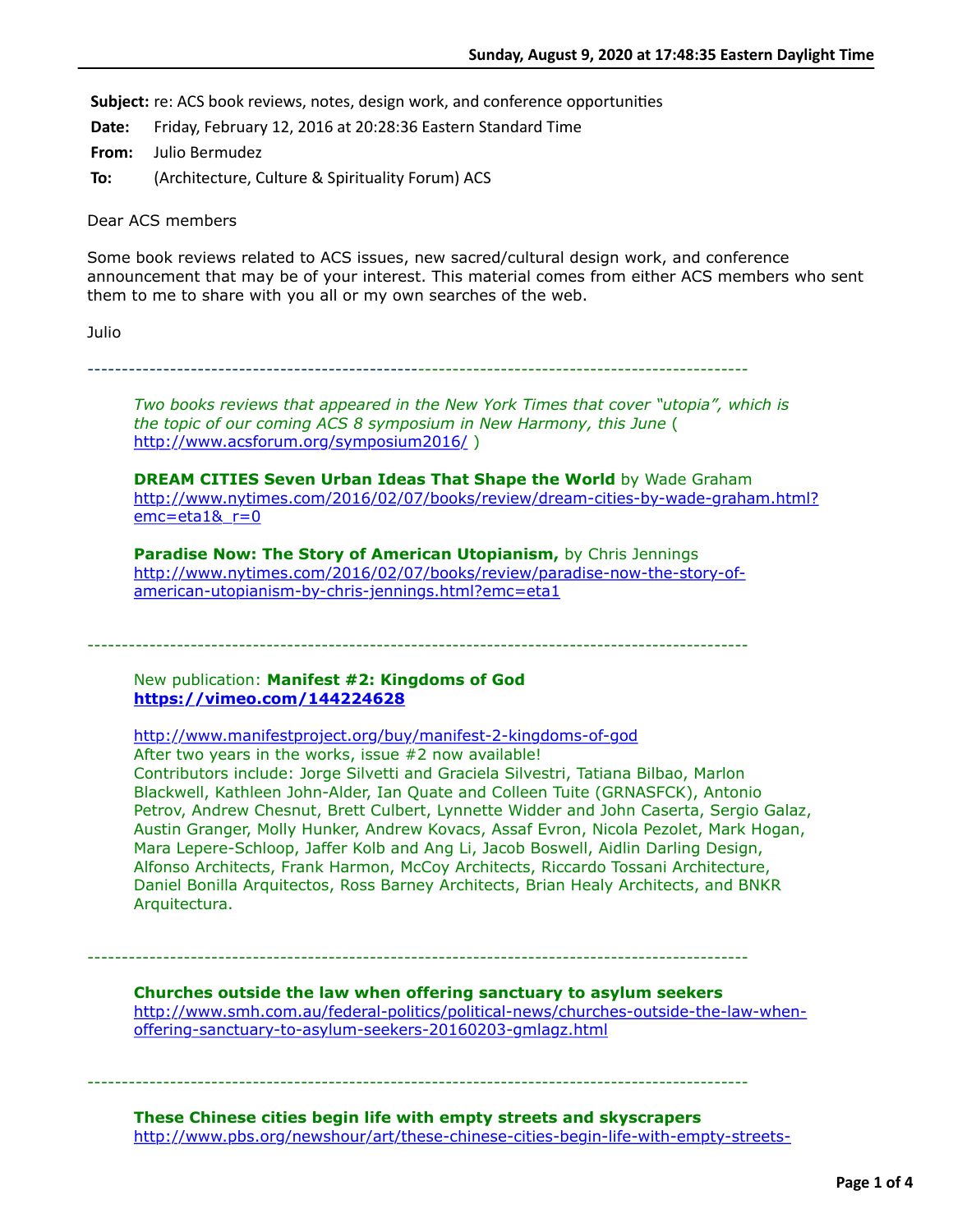#### -----------------------------------------------------------------------------------------------

### **As Great as the Burj Khalifa and the Eiffel Tower: Santiago Calatrava's Vision for Dubai's Next Icon**

<http://architizer.com/blog/santiago-calatrava-dubai-tower/>

------------------------------------------------------------------------------------------------

## **The Future of Churches**

**Conference** Lyon (France), October 20-22, 2016 Deadline: Apr 30, 2016

If the religious fact has deeply shaped the western universe and its urban environment until a recent date, religious heritage reuse is one of the first immediate consequences of social contemporary evolutions.

Faced with the secularization phenomenon – which generates increased sale, transformation or destruction of places of worship – religious heritage has to face the challenge of functional and architectural mutations in unprecedented proportions. In decades to come, thousands of buildings in Europe and in North America will have to be converted to new uses. This is an increasingly growing phenomenon and today, thousands of churches in Scandinavia are concerned, but also in Germany, in Belgium, in France and in Italy. If approaches for conversion and transformation of religious buildings have been developed for many years in Northern Europe or in North America, such reflections are still at an early stage in southern countries of catholic tradition. This soaring phenomenon must be apprehended in terms of urban renewal issues, densification and sustainable development. The secularization process of western societies is a predilection topic for researchers in human and social sciences, but studies focusing on the consequences of the contemporary decommissioning of places of worship are rare, and those focusing on the way to ensure a reconversion of this building rarer still.

On one hand this conference aims to lay the foundations for a theoretical reflection on an international scale with the intention of measuring the extent of the decommissioning phenomenon of places of worship and its impacts at religious and social, economic and touristic, cultural and heritage levels, and on the other hand to study the conditions of intervention and transformation of churches. Our interest will be more specifically directed towards the establishment of methods and protocols for intervention in the dynamics of conversions. Presentations will focus especially on the architectural project, given the specific problems caused by the reuse of cultic heritage, and on the flexibility potentials of these buildings in terms of social and environmental developments. A set of theoretical, programmatic, architectural and urban planning proposals will be drawn aiming at raising the awareness of professionals, managers but also institutional stakeholders and associations.

The conference, which takes place in Lyon from the 20th to the 22th of October 2016, will mainly propose two types of sessions: oral presentations of twenty five minutes each and round tables.

Terms submission Submissions should be sent before April 30, 2016, on the website : <http://avenireglises.sciencesconf.org/>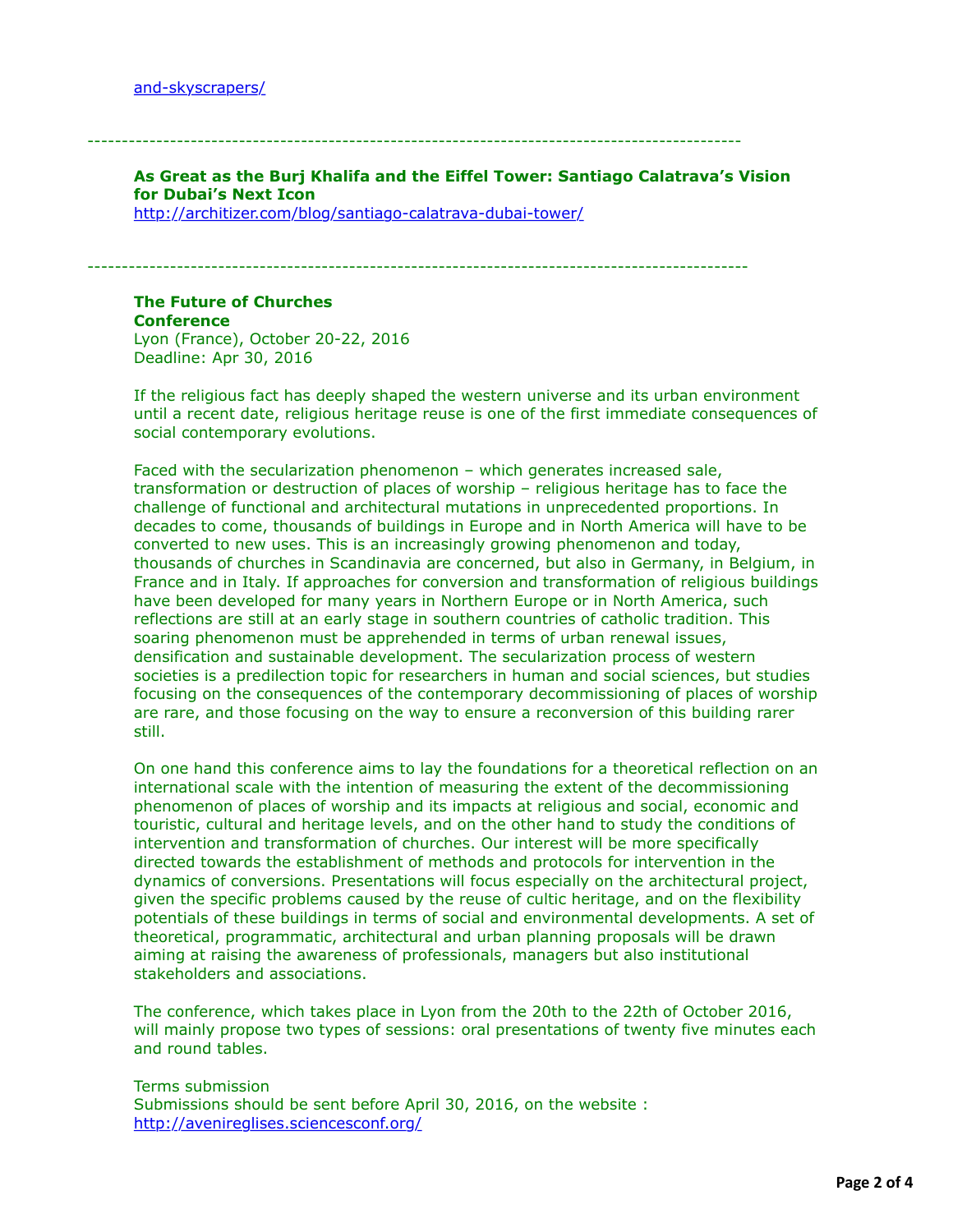They should include a title, an abstract of 3 000 characters (spaces included) and a presentation of the author (scientific activity and/or professional, institutional affiliation, publications and email address).

Submissions can be made either in French, Italian or English. All proposals will be anonymously reviewed by the scientific committee.

------------------------------------------------------------------------------------------------

# **Conscious Cities: Architecture and Neuroscience Conference**

1st to 1st March 2016 London, United Kingdom

**Website:** <http://www.museumofarchitecture.org/conference.html> **Contact person:** Rujana Rebernjak

Conscious Cities is a one-day conference that aims to explore the relationship between neuroscience and architecture by bringing together neuroscientists, architects, engineers, planners and developers.

**Organized by: Museum of Architecture** 

------------------------------------------------------------------------------------------------

**Crossdisciplinary Perspectives on Urban Space Conference** 27th to 28th June 2016 Florence, FI, Italy

**Website:** <http://crossdisciplinaryurbanspace.com/call-for-paper/> **Contact person:** Giulio Giovannoni

The conference is conceived as an opportunity for critical discussion on the topic of urban space from different disciplinary perspectives.

**Organized by: University of Florence - University College Cork Deadline for abstracts/proposals:** 15th February 2016

------------------------------------------------------------------------------------------------

**Exploring Sexuality and Spirituality Conference** 6th to 8th July 2016 Oxford, United Kingdom

**Website:** http://www.inter-disciplinary.net/critical-issues/gender-and[sexuality/exploring-sexuality-and-spirituality/call-for-participation/](http://www.inter-disciplinary.net/critical-issues/gender-and-sexuality/exploring-sexuality-and-spirituality/call-for-participation/) **Contact person:** Rob Fisher

This conference aims to create a space for inter-disciplinary explorations of the commonalities of sexuality and spirituality.

**Organized by:** Inter-Disciplinary.Net **Deadline for abstracts/proposals:** 26th February 2016